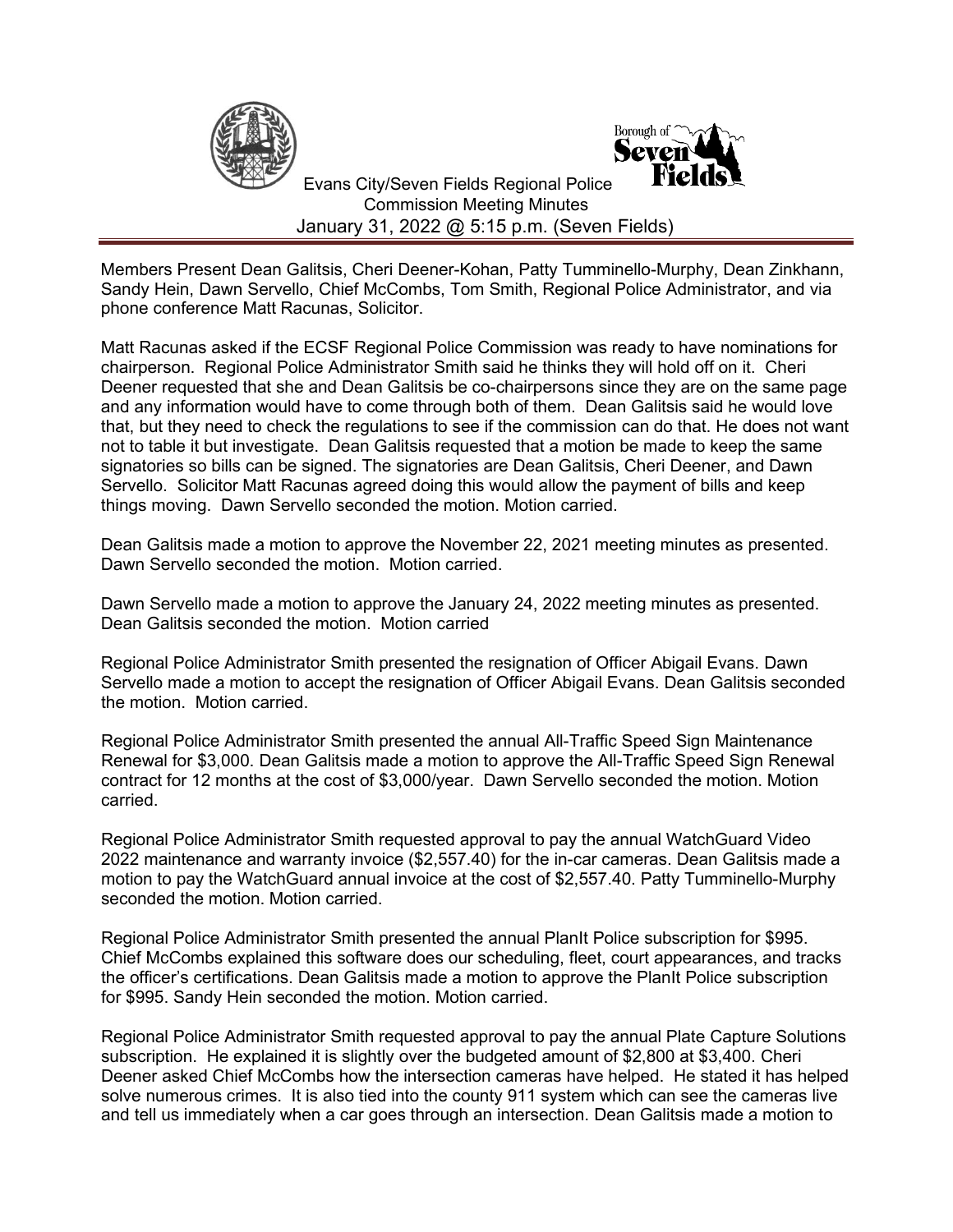approve the Plate Capture subscription for \$3,400. Cheri Deener seconded the motion. Motion carried.

Regional Police Administrator Smith requested approval to pay the final payment (\$8,016.41) for the Ford 2018. Dawn Servello made a motion to pay the final payment for the Ford 2018 for \$8,016.41. Dean Galitsis seconded the motion. Motion carried.

Regional Police Administrator Smith requested approval of the payables (11/18/2021-1/21/2022). Cheri Deener made a motion to approve all outstanding bills except for the Management Professional Services payable to Seven Fields, especially the check printed on 1/7/2022 for December 2021 services, until we get some answers to the accounting of hours. Dean Galitsis responded that the professional services are contractual. He added that these invoices (Nov./Dec. 2021) were for a time period before January 24, 2022, when she requested Mr. Smith's timesheets. Regional Police Administrator Smith asked Mayor Galitsis what legal opinion was given by the Seven Fields Borough's solicitor. Mayor Galitsis said the solicitor said that it is a valid contract. Mr. Smith responded that he strongly suggests that Mayor Galitsis follows his solicitor's advice. Dean Galitsis ask Solicitor Matt Racunas for his opinion. Regional Police Administrator Smith responded, "but Mr. Racunas represents the Police Commission". Dean Galitsis said he understands but would also like to hear Matt Racunas' opinion. Matt Racunas recommended since the professional services agreement is signed by both parties, ECSF Regional Police Commission and the Borough of Seven Fields, it will remain valid until there is an attempt to nullify and someone determines that the contract is invalid. The agreement states the terminating party shall provide the other party thirty (30) days' written notice of the intent to terminate. Cheri Deener said they cannot find any ECSF Police Commission meeting minutes from 11/14/2015 which documented the vote that approved the Management Professional Services agreement signed on 11/17/2015. Matt Racunas added if he signed it at that November 2015 meeting it would have been bazaar if it had not been voted on. He assumes it was reviewed in an executive session, and when we came out of the session and voted, whoever took the notes did not indicate that vote in the meeting minutes. Cheri Deener asked if payment can be withheld. Mr. Racunas said yes, but you risk getting into litigation if you withhold payment on a contract. Dean Galitsis said we can review Regional Police Administrator Smith's February timesheet and add it to the next meeting agenda. Mr. Racunas said that these issues can be addressed at the next meeting in an executive session. Dean Zinkahnn seconded the motion to approve all outstanding bills except for the Management Professional Services payable to Seven Fields. Motion fails.

Regional Police Administrator Smith presented the 2021 audit cost from certified public accountants Hosack, Specht, Muetzel, and Wood in the amount of \$4,000. Sandy Hein made a motion to approve the 2021 audit proposal as presented at the cost of \$4,000. Dawn Servello seconded the motion. Motion carried.

.

Dean Galitsis made a motion to approve getting a debit card for the ECSF Regional Police Department. Patty Tumminello-Murphy expressed concerns about having a debit instead of a credit card which has more protection against fraud. Regional Police Administrator Smith said he will call Deb at First National Bank and have her address any concerns. The obtainment of a credit card versus a debit card will be tabled until the next meeting.

Regional Police Administrator Smith requested a motion to approve the Pension Plan Actuarial services by Thomas J. Anderson and Associates for 2021 in the amount of \$500. Dean Galitsis made a motion to approve 2021 Pension Plan Actuarial services for \$500. Dawn Servello seconded the motion. Motion carried.